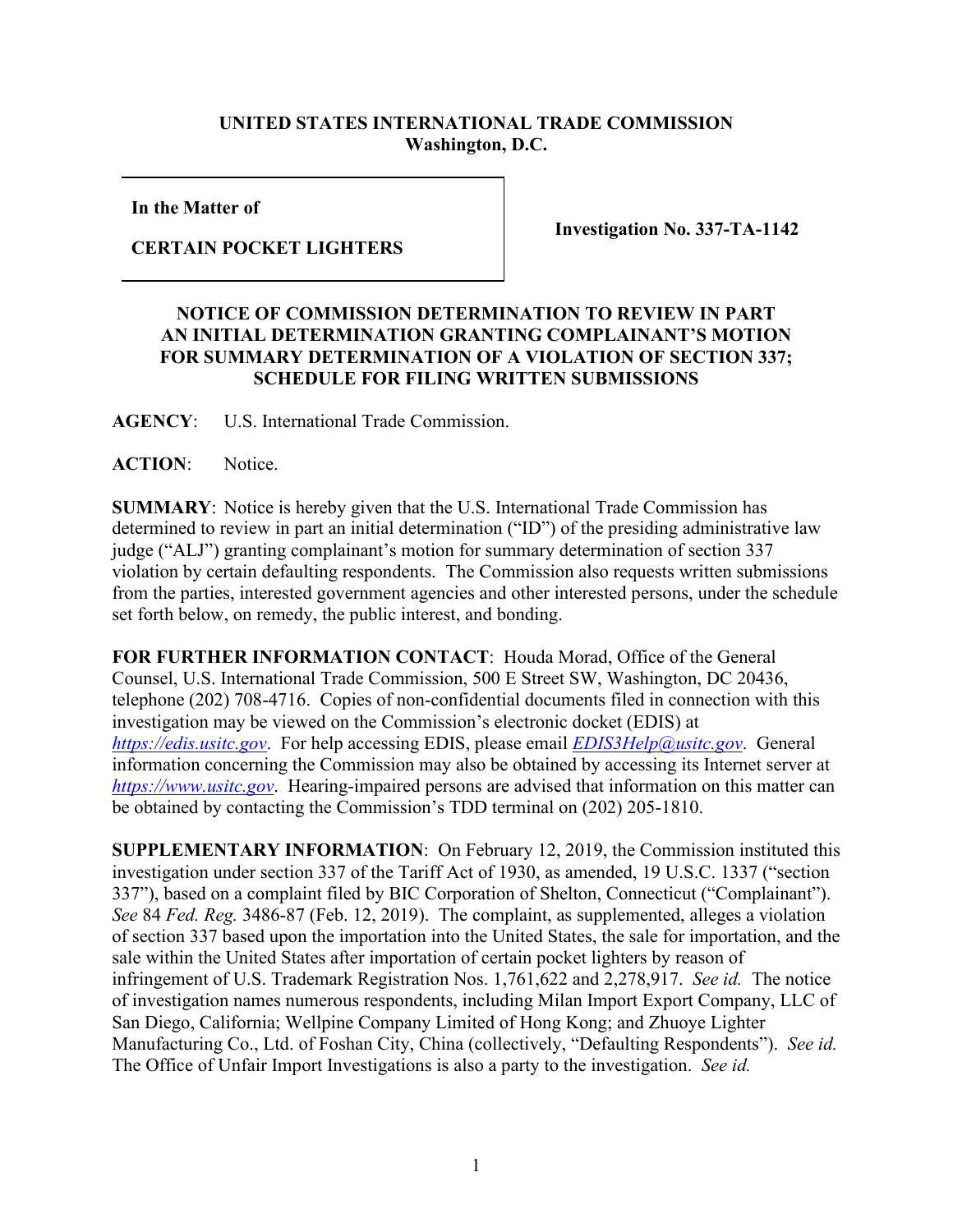The Commission previously terminated other respondents based on settlement and entry of a consent order. *See* Order No. 21 (Oct. 30, 2019), *unreviewed*, Comm'n Notice (Nov. 25, 2019). The Commission also terminated an unserved respondent based on the withdrawal of the complaint allegations as to that respondent. *See* Order No. 23 (Dec. 18, 2019), *unreviewed*, Comm'n Notice (Jan. 16, 2020).

The Commission further found each of the Defaulting Respondents in default. *See* Order No. 13 (June 6, 2019), *unreviewed*, Comm'n Notice (July 8, 2019); Order No. 14 (June 6, 2019), *unreviewed*, Comm'n Notice (July 8, 2019); Order No. 15 (June 18, 2019), *aff'd with modification*, Comm'n Notice (July 10, 2019).

On November 14, 2019, Complainant filed a motion for summary determination of a violation of section 337 by the Defaulting Respondents. On December 16, 2019, the Commission Investigative Attorney filed a response in support of Complainant's motion.

On February 12, 2020, the ALJ issued the subject ID granting Complainant's motion for summary determination of violation of section 337 by the Defaulted Respondents. No petition for review of the subject ID was filed.

The Commission has determined to review the ID in part. Specifically, the Commission has determined to review the ID's findings with respect to the economic prong of the domestic industry requirement. At this time, the Commission does not request briefing on the issue under review.

In connection with the final disposition of this investigation, the Commission may (1) issue an order that could result in the exclusion of the subject articles from entry into the United States, and/or (2) issue one or more cease and desist orders that could result in the respondent(s) being required to cease and desist from engaging in unfair acts in the importation and sale of such articles. Accordingly, the Commission is interested in receiving written submissions that address the form of remedy, if any, that should be ordered. If a party seeks exclusion of an article from entry into the United States for purposes other than entry for consumption, the party should so indicate and provide information establishing that activities involving other types of entry either are adversely affecting it or likely to do so. For background, *see Certain Devices for Connecting Computers via Telephone Lines*, Inv. No. 337-TA-360, USITC Pub. No. 2843, Comm'n Op. at 7-10 (Dec. 1994).

The statute requires the Commission to consider the effects of any remedy upon the public interest. The public interest factors the Commission will consider include the effect that an exclusion order and/or cease and desist orders would have on (1) the public health and welfare, (2) competitive conditions in the U.S. economy, (3) U.S. production of articles that are like or directly competitive with those that are subject to investigation, and (4) U.S. consumers. The Commission is therefore interested in receiving written submissions that address the aforementioned public interest factors in the context of this investigation.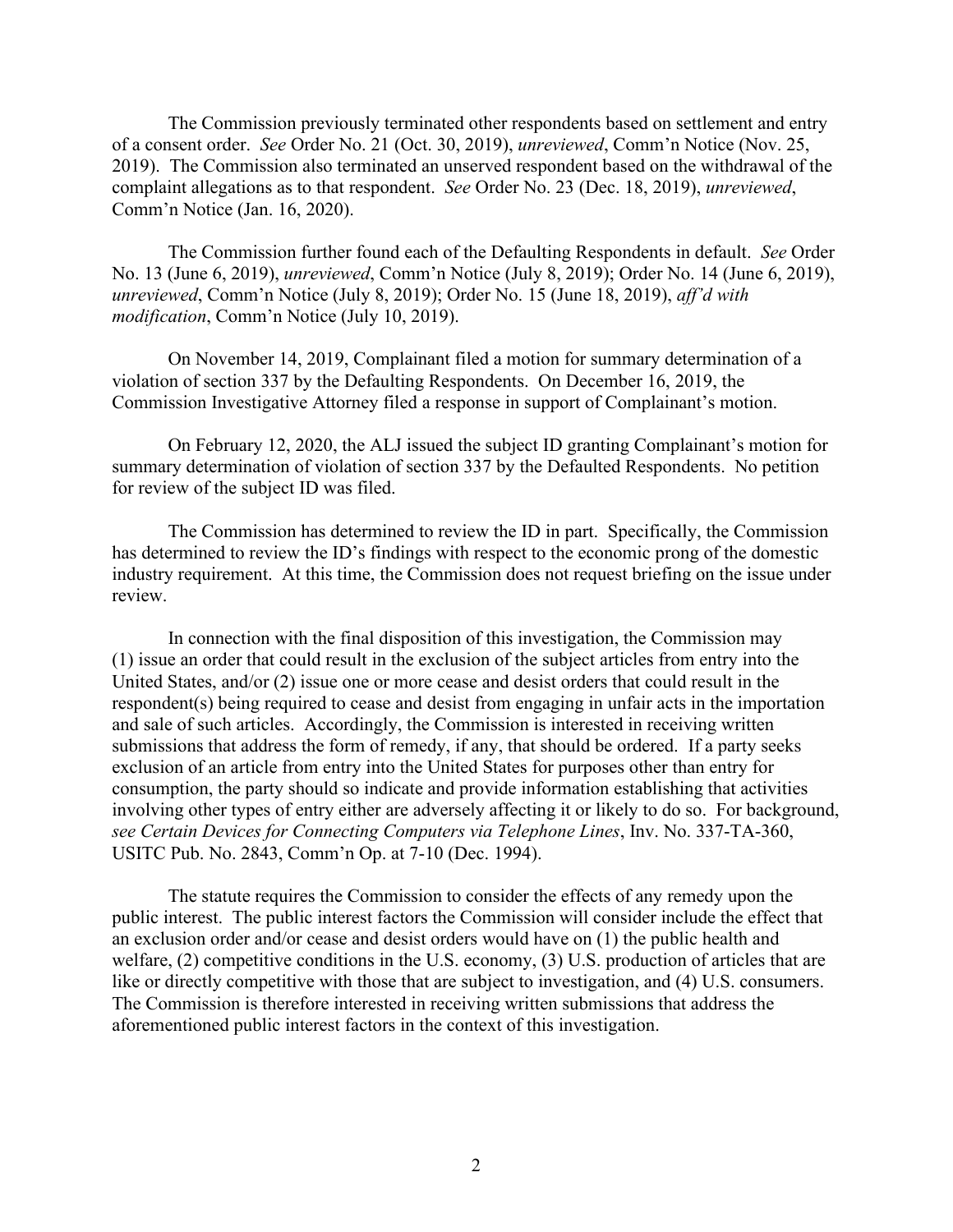If the Commission orders some form of remedy, the U.S. Trade Representative, as delegated by the President, has 60 days to approve, disapprove, or take no action on the Commission's determination. *See* Presidential Memorandum of July 21, 2005, 70 FR 43251 (July 26, 2005). During this period, the subject articles would be entitled to enter the United States under bond, in an amount determined by the Commission and prescribed by the Secretary of the Treasury. The Commission is therefore interested in receiving submissions concerning the amount of the bond that should be imposed if a remedy is ordered.

**WRITTEN SUBMISSIONS:** Parties to the investigation, interested government agencies, and any other interested parties are encouraged to file written submissions on the issues of remedy, the public interest, and bonding. Such initial submissions should include views on the recommended determination by the ALJ on remedy and bonding. In its initial written submission, Complainant and OUII are requested to submit proposed remedial orders for the Commission's consideration. Complainant is further requested to provide the HTSUS subheadings under which the accused products are imported, and to supply the names of known importers of the products at issue in this investigation.

Initial written submissions, including proposed remedial orders must be filed no later than close of business on May 8, 2020. Reply submissions must be filed no later than the close of business on May 15, 2020. No further submissions on any of these issues will be permitted unless otherwise ordered by the Commission.

Persons filing written submissions must file the original document electronically on or before the deadlines stated above. The Commission's paper filing requirements in 19 C.F.R. 210.4(f) are currently waived. 85 Fed. Reg. 15798 (March 19, 2020). Submissions should refer to the investigation number ("Inv. No. 337-TA-1142") in a prominent place on the cover page and/or the first page. (*See* Handbook for Electronic Filing Procedures, https://www.usitc.gov/documents/ handbook on filing procedures.pdf). Persons with questions regarding filing should contact the Secretary (202-205-2000).

Any person desiring to submit a document to the Commission in confidence must request confidential treatment. All such requests should be directed to the Secretary to the Commission and must include a full statement of the reasons why the Commission should grant such treatment. *See* 19 CFR 201.6. Documents for which confidential treatment by the Commission is properly sought will be treated accordingly. All information, including confidential business information and documents for which confidential treatment is properly sought, submitted to the Commission for purposes of this Investigation may be disclosed to and used: (i) by the Commission, its employees and Offices, and contract personnel (a) for developing or maintaining the records of this or a related proceeding, or (b) in internal investigations, audits, reviews, and evaluations relating to the programs, personnel, and operations of the Commission including under 5 U.S.C. Appendix 3; or (ii) by U.S. government employees and contract personnel[\[1\]](#page-2-0), solely for cybersecurity purposes. All non-confidential written submissions will be available for public inspection at the Office of the Secretary and on [EDIS.](http://edis.usitc.gov/)

<span id="page-2-0"></span><sup>[1]</sup> All contract personnel will sign appropriate nondisclosure agreements.